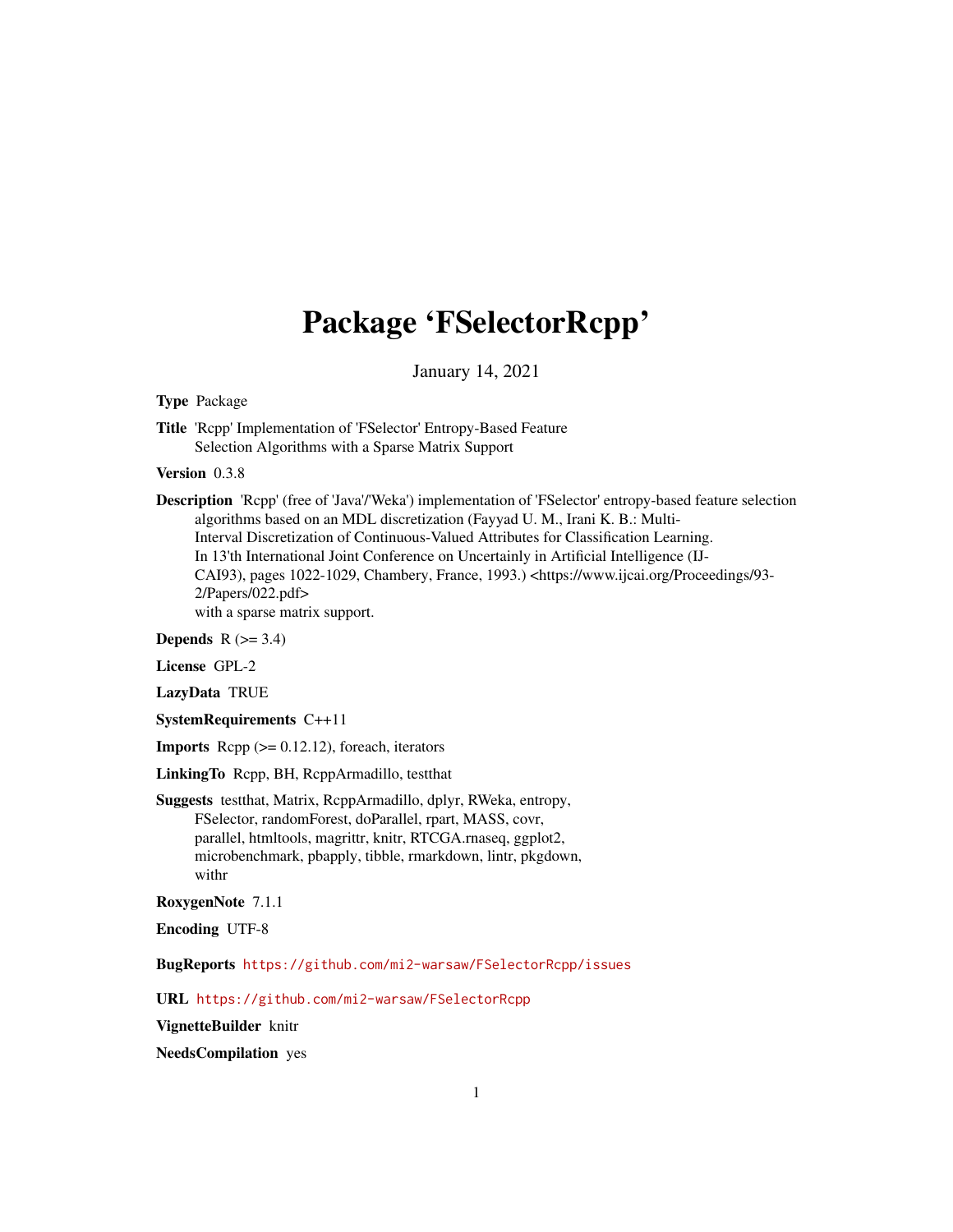<span id="page-1-0"></span>2 cut\_attrs

```
Author Zygmunt Zawadzki [aut, cre],
     Marcin Kosinski [aut],
      Krzysztof Slomczynski [ctb],
      Damian Skrzypiec [ctb],
      Patrick Schratz [ctb] (<https://orcid.org/0000-0003-0748-6624>)
```
Maintainer Zygmunt Zawadzki <zygmunt@zstat.pl>

Repository CRAN

Date/Publication 2021-01-14 15:00:02 UTC

## R topics documented:

cut\_attrs *Select Attributes by Score Depending on the Cutoff*

#### Description

Select attributes by their score/rank/weights, depending on the cutoff that may be specified by the percentage of the highest ranked attributes or by the number of the highest ranked attributes.

#### Usage

```
cut\_attrs(attrs, k = 0.5)
```
#### Arguments

| attrs | A data frame with attributes' importance.                                                                                                                                                                                                                                                      |
|-------|------------------------------------------------------------------------------------------------------------------------------------------------------------------------------------------------------------------------------------------------------------------------------------------------|
| k     | A numeric. For $k \ge 1$ it takes floor(k) and then it indicates how many at-<br>tributes to take with the highest attribute rank (chooses k best attributes). For $\theta$<br>$\leq k \leq 1$ it stands for the percent of top attributes to take (chooses best k $*100\%$<br>of attributes). |

#### Author(s)

Damian Skrzypiec <damian.j.skrzypiec@gmail.com> and Zygmunt Zawadzki <zygmunt@zstat.pl>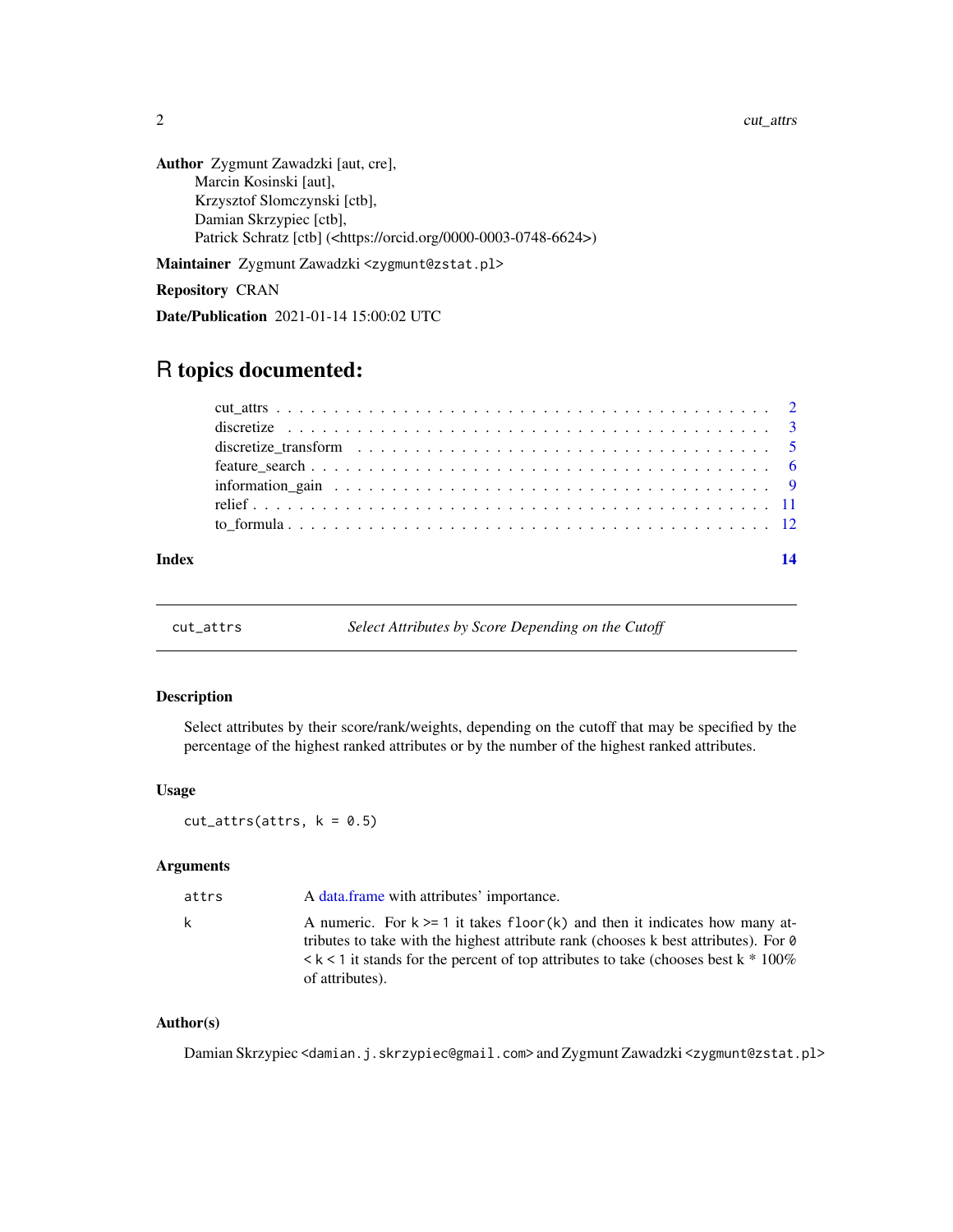#### <span id="page-2-0"></span>discretize 3

#### Examples

```
x <- information_gain(Species ~ ., iris)
cut\_attrs(attrs = x)to_formula(cut_attrs(attrs = x), "Species")
cut\_attrs(attrs = x, k = 1)
```
<span id="page-2-1"></span>discretize *Discretization*

Description

Discretize a range of numeric attributes in the dataset into nominal attributes. Minimum Description Length (MDL) method is set as the default control. There is also available equalsizeControl method.

#### Usage

```
discretize(
 x,
 y,
 control = list(mdlControl(), equalsizeControl()),
 all = TRUE,discIntegers = TRUE,
 call = NULL)
mdlControl()
equalsizeControl(k = 10)
customBreaksControl(breaks)
```
#### Arguments

| x            | Explanatory continuous variables to be discretized or a formula.                                                                                                                                                                    |
|--------------|-------------------------------------------------------------------------------------------------------------------------------------------------------------------------------------------------------------------------------------|
| У            | Dependent variable for supervised discretization or a data frame when x ia a<br>formula.                                                                                                                                            |
| control      | discretization Control object containing the parameters for discretization<br>algorithm. Possible inputs are mdlControl or equal size Control, so far. If<br>passed as a list, the first element is used.                           |
| a11          | Logical indicating if a returned data frame should contain other features that<br>were not discretized. (Example: should Sepal Width be returned, when you<br>pass iris and discretize Sepal. Length, Petal. Length, Petal. Width.) |
| discIntegers | logical value. If true (default), then integers are treated as numeric vectors and<br>they are discretized. If false integers are treated as factors and they are left as is.                                                       |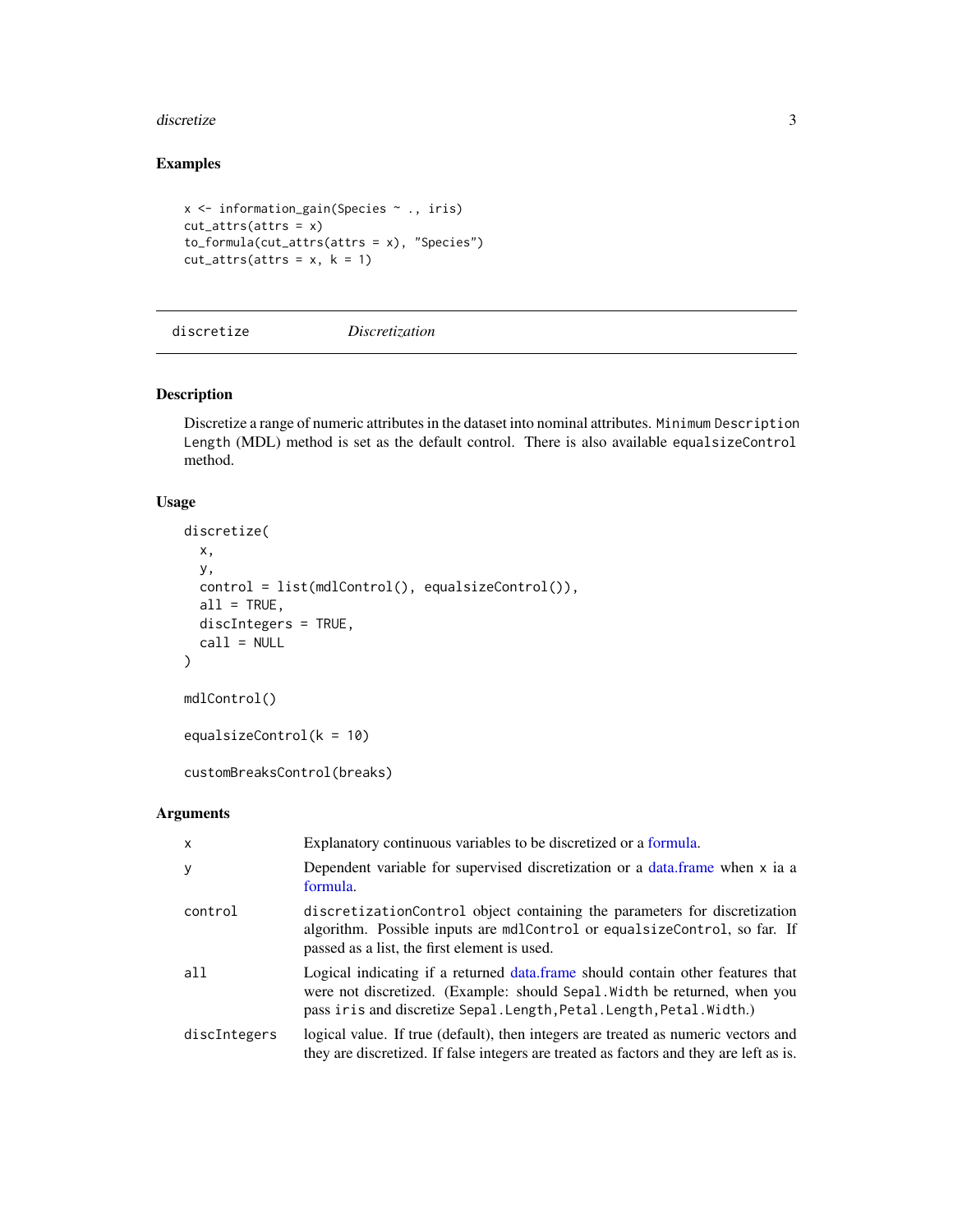4 discretize

| call   | Keep as NULL. Inner method parameter for consistency. |
|--------|-------------------------------------------------------|
| k      | Number of partitions.                                 |
| breaks | custom breaks used for partitioning.                  |

#### Author(s)

Zygmunt Zawadzki <zygmunt@zstat.pl>

#### References

U. M. Fayyad and K. B. Irani. Multi-Interval Discretization of Continuous-Valued Attributes for Classification Learning. In 13th International Joint Conference on Uncertainly in Artificial Intelligence(IJCAI93), pages 1022-1029, 1993.

#### Examples

```
# vectors
discretize(x = \text{iris}[[1]], y = \text{iris}[[5]])
# list and vector
head(discretize(x = list(iris[[1]], iris$Sepal.Width), y = iris$Species))
# formula input
head(discretize(x = Species \sim ., y = iris))
head(discretize(Species ~ ., iris))
# use different methods for specific columns
ir1 <- discretize(Species ~ Sepal.Length, iris)
ir2 <- discretize(Species ~ Sepal.Width, ir1, control = equalsizeControl(3))
ir3 <- discretize(Species ~ Petal.Length, ir2, control = equalsizeControl(5))
head(ir3)
# custom breaks
ir <- discretize(Species ~ Sepal.Length, iris,
  control = custombreaksControl(breaks = c(0, 2, 5, 7.5, 10)))head(ir)
## Not run:
# Same results
library(RWeka)
Rweka_disc_out <- RWeka::Discretize(Species ~ Sepal.Length, iris)[, 1]
FSelectorRcpp_disc_out <- FSelectorRcpp::discretize(Species ~ Sepal.Length,
                                                     iris)[, 1]
table(Rweka_disc_out, FSelectorRcpp_disc_out)
# But faster method
library(microbenchmark)
microbenchmark(FSelectorRcpp::discretize(Species ~ Sepal.Length, iris),
               RWeka::Discretize(Species ~ Sepal.Length, iris))
```
## End(Not run)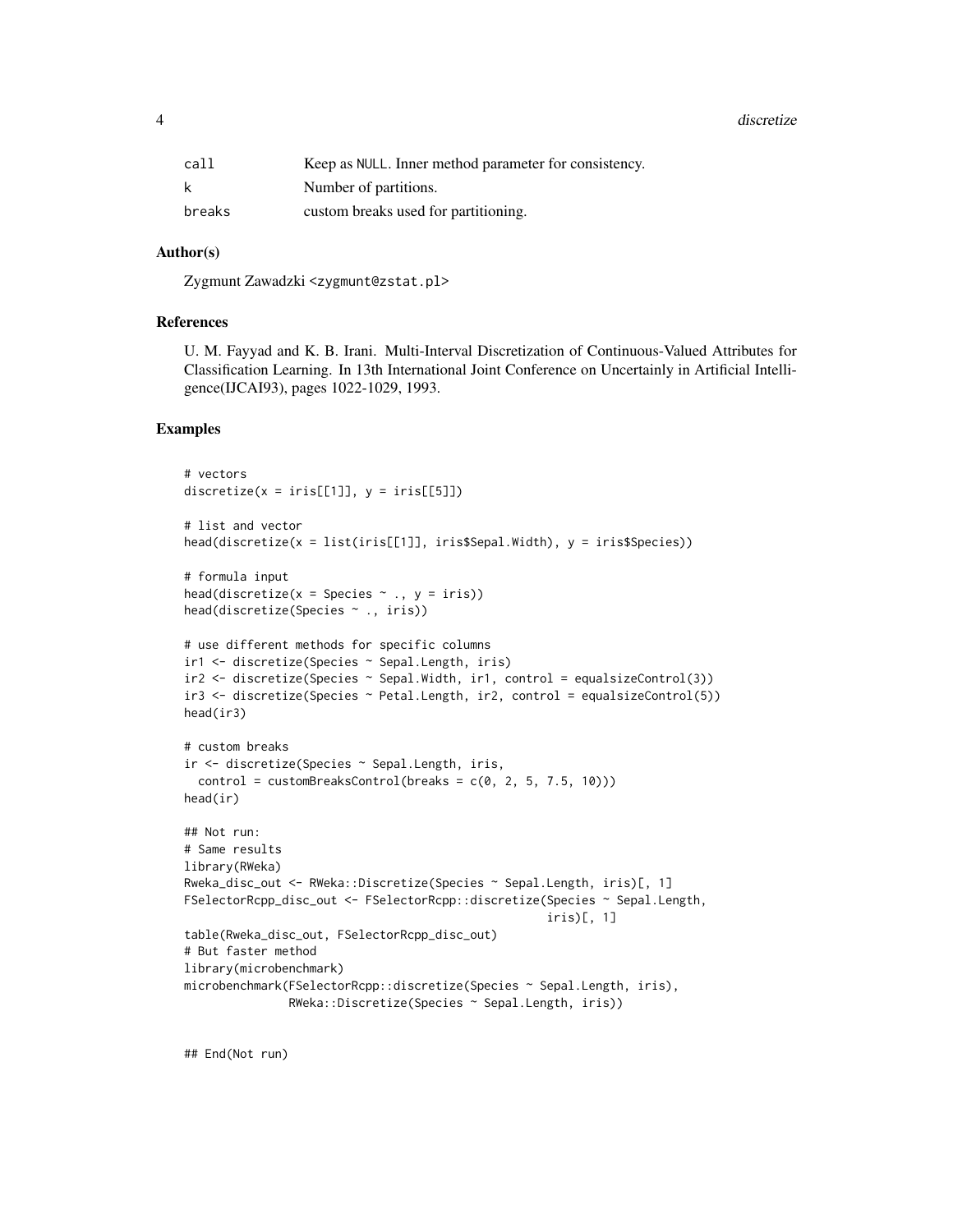<span id="page-4-0"></span>discretize\_transform *Transform a data.frame using split points returned by discretize function.*

#### Description

Transform a data.frame using split points returned by discretize function.

#### Usage

```
discretize_transform(disc, data, dropColumns = NA)
```

```
extract_discretize_transformer(disc)
```
#### Arguments

| disc        | a result of the discretize function.                 |
|-------------|------------------------------------------------------|
| data        | a data frame to transform using cutpoints from disc. |
| dropColumns | determine                                            |

#### Value

A new data.frame with discretized columns using cutpoints from the result of discretize function.

```
set.seed(123)
idx <- sort(sample.int(150, 100))
iris1 <- iris[idx, ]
iris2 <- iris[-idx, ]
disc <- discretize(Species ~ ., iris)
head(discretize_transform(disc, iris2))
# Chain discretization:
ir1 <- discretize(Species ~ Sepal.Length, iris1)
ir2 <- discretize(Species ~ Sepal.Width, ir1, control = equalsizeControl(3))
ir3 <- discretize(Species ~ Petal.Length, ir2, control = equalsizeControl(5))
## note that Petal.Width is untouched:
head(discretize_transform(ir3, iris2))
## extract_discretize_transformer
discObj <- extract_discretize_transformer(ir3)
head(discretize_transform(discObj, iris2))
```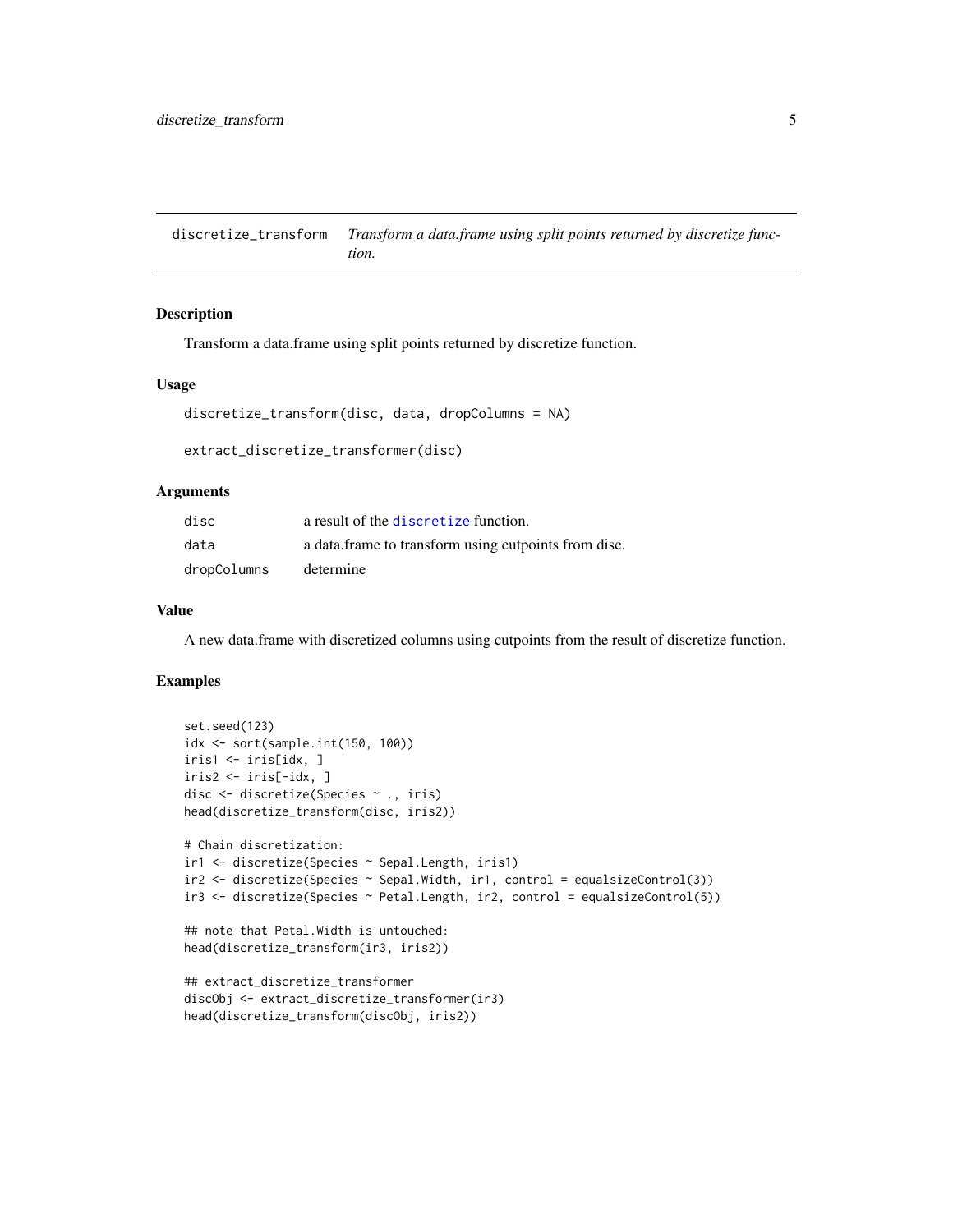<span id="page-5-0"></span>

#### Description

A convenience wrapper for greedy and exhaustive feature selection algorithms that extract valuable attributes depending on the evaluation method (called evaluator). This function is a reimplementation of FSelector's [exhaustive.search](#page-0-0) and [greedy.search.](#page-0-0)

#### Usage

```
feature_search(
  attributes,
  fun,
  data,
  mode = c("greedy", "exhaustive"),
  type = c("forward", "backward"),
  sizes = 1:length(attributes),
  parallel = TRUE,
  ...
)
```
#### Arguments

| attributes | A character vector with attributes' names to be used to extract the most valuable<br>features.                                 |
|------------|--------------------------------------------------------------------------------------------------------------------------------|
| fun        | A function (evaluator) to be used to score features' sets at each iteration of the<br>algorithm passed via mode. See Examples. |
| data       | A data set for fun function (evaluator).                                                                                       |
| mode       | A character that determines which search algorithm to perform. Defualt is<br>"greedy".                                         |
| type       | Used when mode = "greedy" - whether to use the backward or the forward<br>multiple-way search. Default is "forward".           |
| sizes      | Used when mode $=$ "exhaustive" $-$ a vector of sizes of attributes subsets.                                                   |
| parallel   | Allow parallelization.                                                                                                         |
| .          | Other arguments passed to foreach function.                                                                                    |
|            |                                                                                                                                |

#### Details

The evaluator function passed with fun is used to determine the importance score of current features' subset. The score is used in a multiple-way (backward or forward) greedy algorithm as a stopping moment or as a selection criterion in the exhaustive search that checks all possible attributes' subset combinations (of sizes passed in sizes).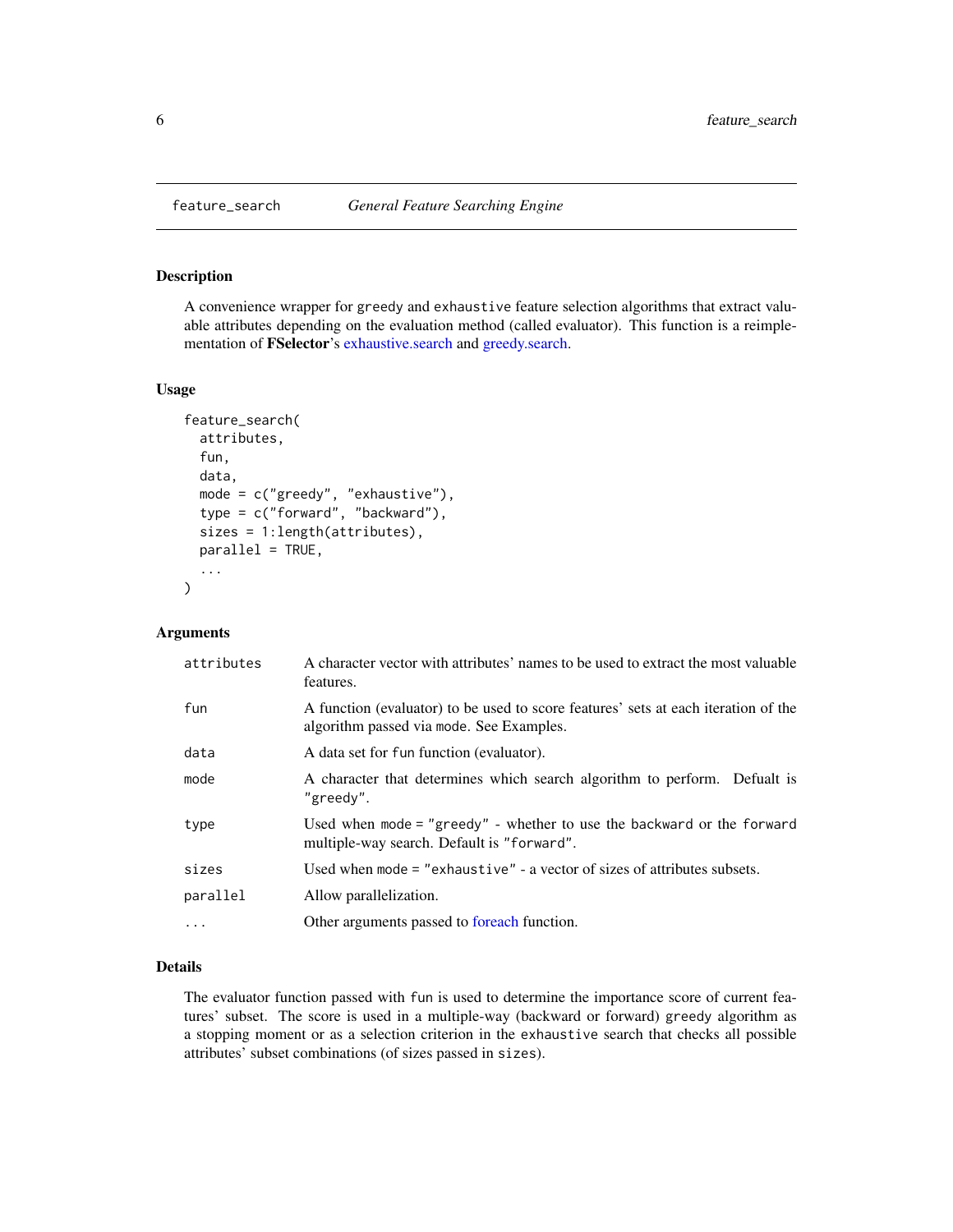#### <span id="page-6-0"></span>feature\_search 7

#### Value

A list with following components

- best a [data.frame](#page-0-0) with the best subset and it's score (1 feature used, 0 feature not used),
- all a [data.frame](#page-0-0) with all checked features' subsets and their score (1 feature used, 0 feature not used),
- data the data used in the feature selection,
- fun the evaluator used to compute the score of importance for features' subsets,
- call an origin call of the feature\_search,
- mode the mode used in the call.

#### Note

Note that score depends on the evaluator you provide in the fun parameter.

#### Author(s)

Zygmunt Zawadzki <zygmunt@zstat.pl> Krzysztof Slomczynski <krzysztofslomczynski@gmail.com>

```
# Enable parallelization in examples
## Not run:
library(doParallel)
cl <- makeCluster(2)
registerDoParallel(cl)
## End(Not run)
# Close at the end
# stopCluster(cl) #nolint
# registerDoSEQ() #nolint
# 1) Evaluator from FSelector package.
evaluator <- function(subset, data, dependent = names(iris)[5]) {
 library(rpart)
 k \leq -5splits <- runif(nrow(data))
 results <- sapply(1:k, function(i) {
   test.idx <- (splits >= (i - 1) / k) & (splits < i / k)
   train.idx <- !test.idx
   test <- data[test.idx, , drop = FALSE]
   train <- data[train.idx, , drop = FALSE]
   tree <- rpart(to_formula(subset, dependent), train)
   error.rate <- sum(test[[dependent]] != predict(tree, test, type = "c")) /
   nrow(test)
   return(1 - error.rate)
 })
```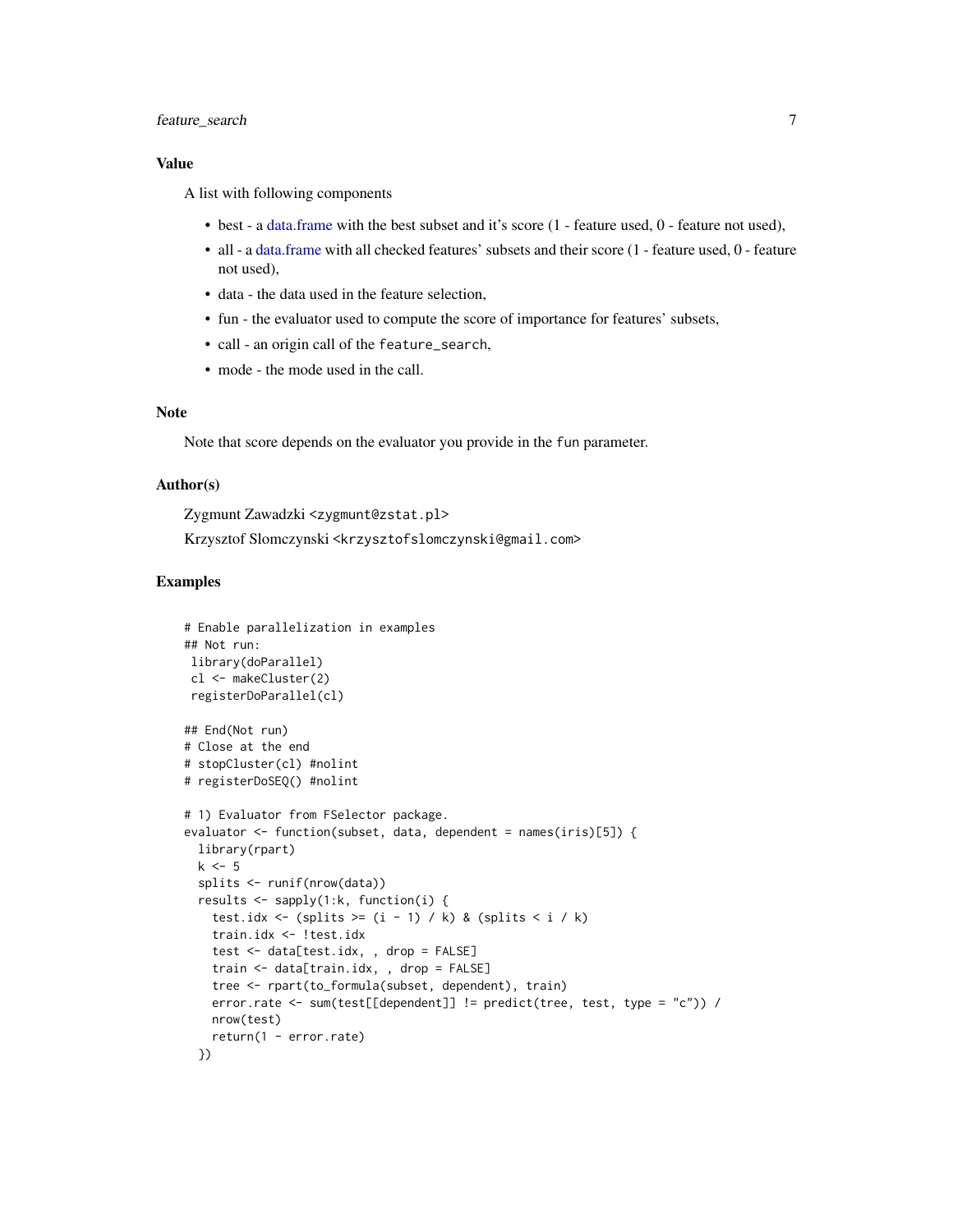```
return(mean(results))
}
set.seed(123)
# Default greedy search.
system.time(
  feature_search(attributes = names(iris)[-5],
                 fun = evaluator,
                 data = iris)\lambdasystem.time(
  feature_search(attributes = names(iris)[-5],
                 fun = evaluator,
                 data = iris,
                 parallel = FALSE)
)
# Optional exhaustive search.
system.time(
  feature_search(attributes = names(iris)[-5],
                 fun = evaluator,
                 data = iris,
                 mode = "exhaustive")
)
system.time(
  feature_search(attributes = names(iris)[-5],
                 fun = evaluator,
                 data = iris,
                 mode = "exhaustive",
                 parallel = FALSE)
)
# 2) Maximize R^2 statistics in the linear regression model/problem.
evaluator_R2_lm <- function(attributes, data, dependent = names(iris)[1]) {
  summary(
    lm(to_formula(attributes, dependent), data = data)
  )$r.squared
}
feature_search(attributes = names(iris)[-1],
               fun = evaluator_R2_lm, data = iris,
               mode = "exhaustive")
# 3) Optimize BIC crietion in generalized linear model.
# Aim of Bayesian approach it to identify the model with the highest
# probability of being the true model. - Kuha 2004
utils::data(anorexia, package = "MASS")
evaluator_BIC_glm <- function(attributes, data, dependent = "Postwt") {
  extractAIC(
    fit = glm(to_formula(attributes, dependent), family = gaussian,
```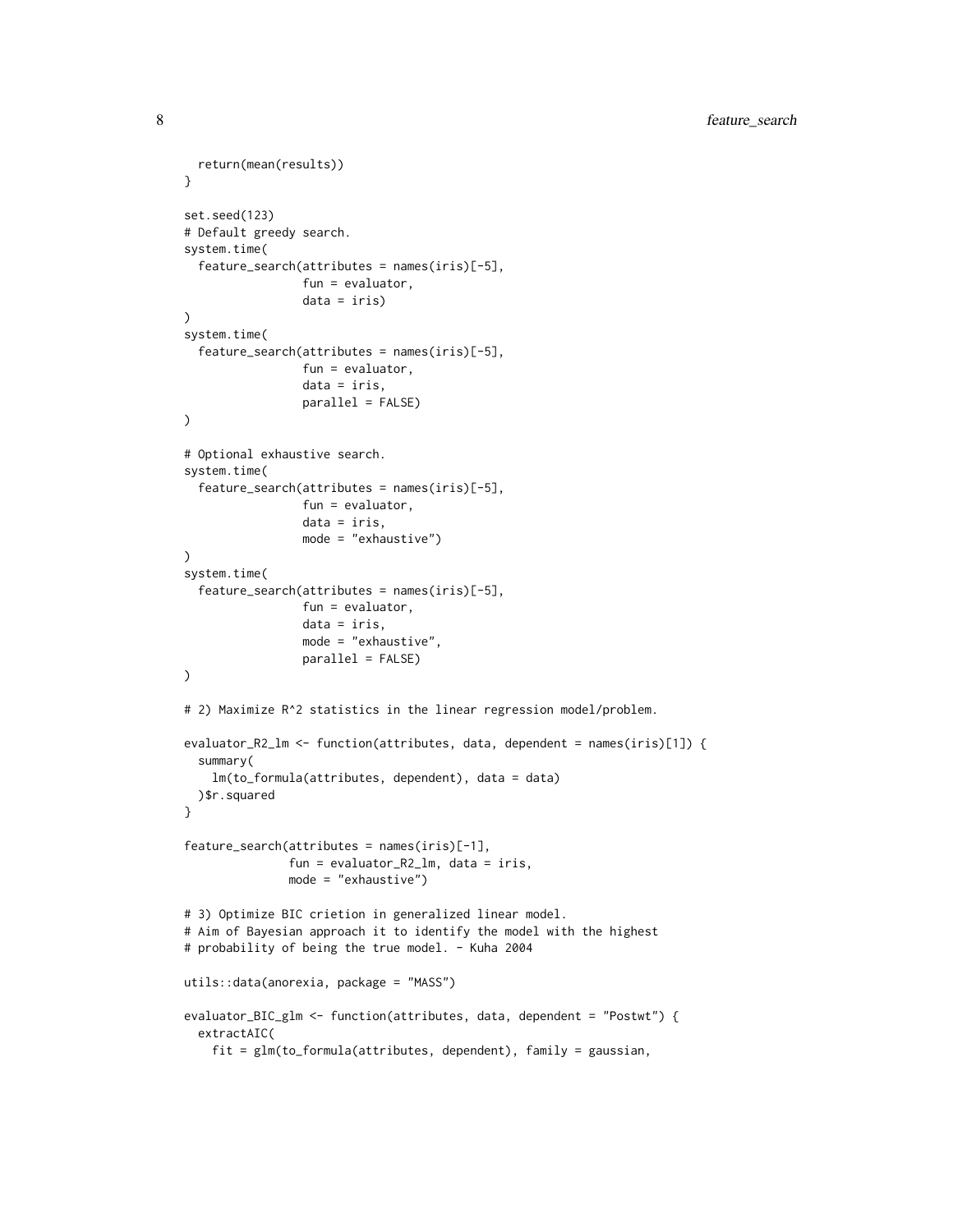```
data = data),
   k = log(nrow(data)))[2]
}
feature_search(attributes = c("Prewt", "Treat", "offset(Prewt)"),
               fun = evaluator_BIC_glm,
               data = anorexia,
               mode = "exhaustive")
# Close parallelization
## Not run:
stopCluster(cl)
registerDoSEQ()
## End(Not run)
```
information\_gain *Entropy-based Filters*

#### Description

Algorithms that find ranks of importance of discrete attributes, basing on their entropy with a continous class attribute. This function is a reimplementation of FSelector's [information.gain,](#page-0-0) [gain.ratio](#page-0-0) and [symmetrical.uncertainty.](#page-0-0)

#### Usage

```
information_gain(
  formula,
 data,
 x,
 y,
  type = c("infogain", "gainratio", "symuncert"),
 equal = FALSE,discIntegers = TRUE,
 nbins = 5,
  threads = 1)
```
#### Arguments

| formula | An object of class formula with model description. |
|---------|----------------------------------------------------|
| data    | A data.frame accompanying formula.                 |
| x       | A data frame or sparse matrix with attributes.     |
| У       | A vector with response variable.                   |
| type    | Method name.                                       |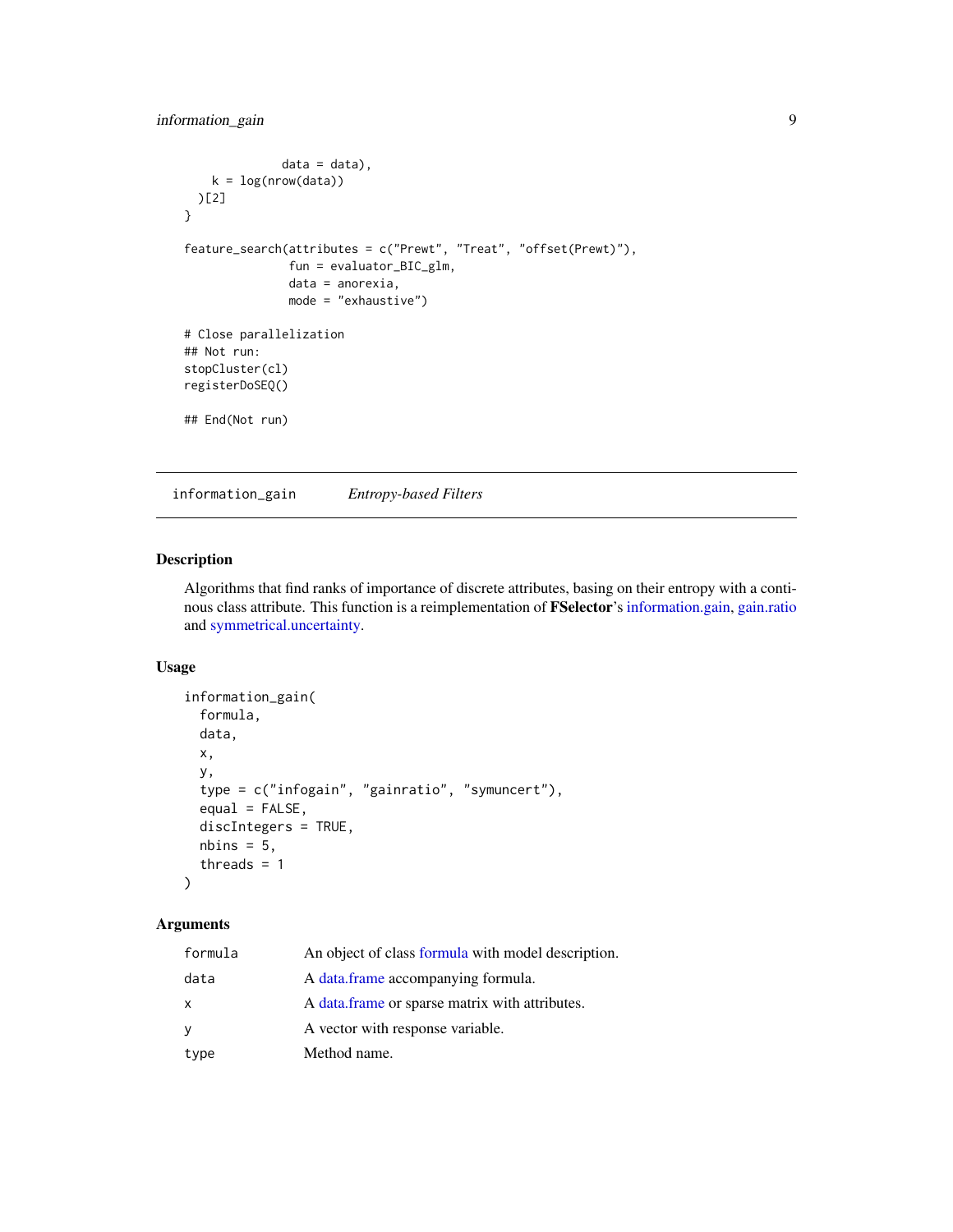| equal        | A logical. Whether to discretize dependent variable with the equal frequency<br>binning discretization or not.                                                                |
|--------------|-------------------------------------------------------------------------------------------------------------------------------------------------------------------------------|
| discIntegers | logical value. If true (default), then integers are treated as numeric vectors and<br>they are discretized. If false integers are treated as factors and they are left as is. |
| nbins        | Number of bins used for discretization. Only used if 'equal = TRUE' and the<br>response is numeric.                                                                           |
| threads      | defunct. Number of threads for parallel backend - now turned off because of<br>safety reasons.                                                                                |

#### Details

type = "infogain" is

$$
H(Class) + H(Attribute) - H(Class,Attribute)\\
$$

type = "gainratio" is

$$
\frac{H(Class) + H(Attribute) - H(Class,Attribute)}{H(Attribute)}
$$

type = "symuncert" is

$$
2\frac{H(Class) + H(Attribute) - H(Class,Attribute)}{H(Attribute) + H(Class)}
$$

where  $H(X)$  is Shannon's Entropy for a variable X and  $H(X, Y)$  is a joint Shannon's Entropy for a variable X with a condition to Y.

#### Value

data.frame with the following columns:

- attributes variables names.
- importance worth of the attributes.

#### Author(s)

Zygmunt Zawadzki <zygmunt@zstat.pl>

```
irisX <- iris[-5]
y <- iris$Species
## data.frame interface
information_gain(x = irisX, y = y)
# formula interface
information_gain(formula = Species \sim ., data = iris)
```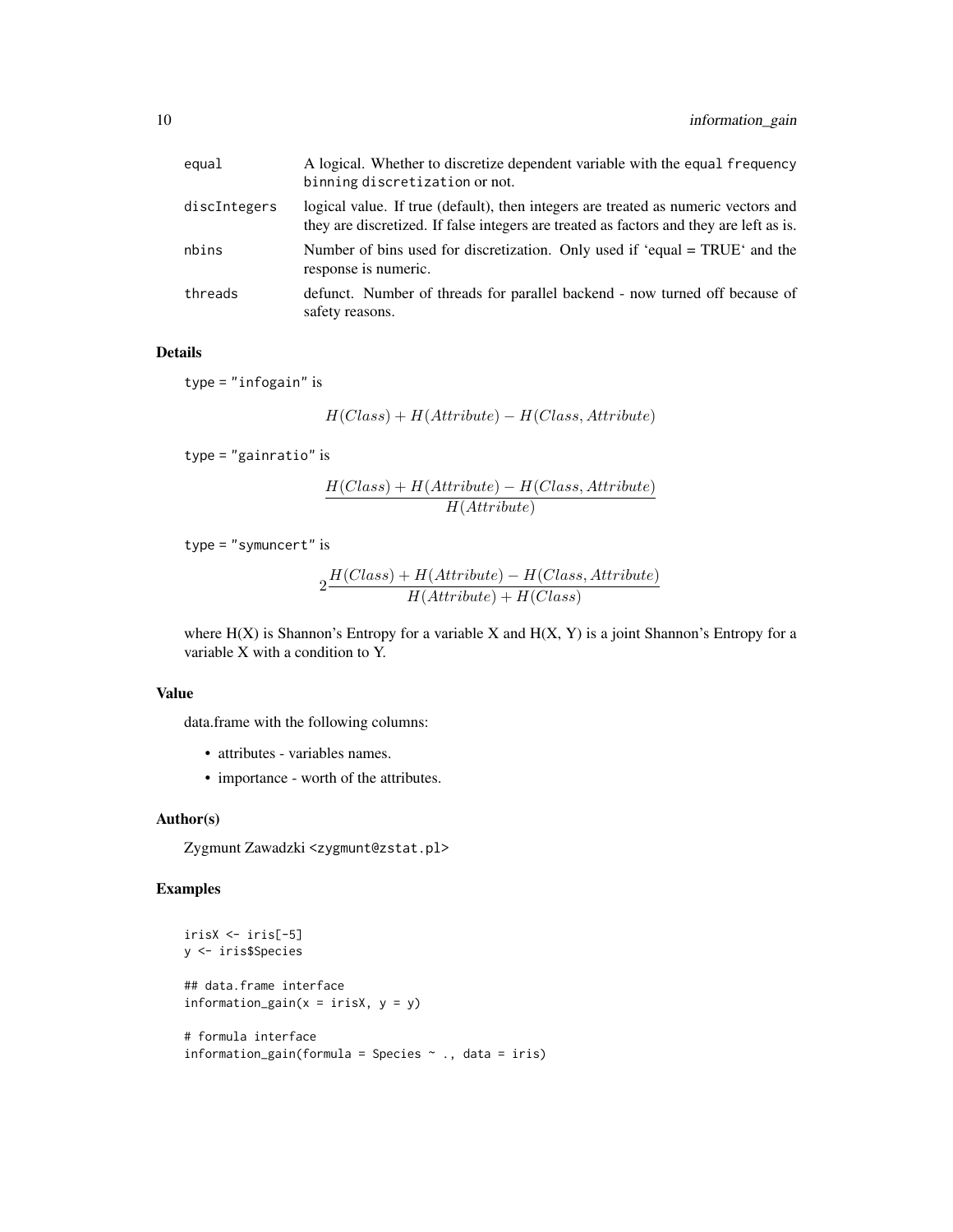<span id="page-10-0"></span>relief and the set of the set of the set of the set of the set of the set of the set of the set of the set of the set of the set of the set of the set of the set of the set of the set of the set of the set of the set of th

```
information_gain(formula = Species \sim ., data = iris, type = "gainratio")
information\_gain(formula = Species ~ ., data = iris, type = "symuncert")# sparse matrix interface
library(Matrix)
i \leq c(1, 3:8); j \leq c(2, 9, 6:10); x \leq 7 * (1:7)x \leq - sparseMatrix(i, j, x = x)
y <- c(1, 1, 1, 1, 2, 2, 2, 2)
information_gain(x = x, y = y)
information_gain(x = x, y = y, type = "gainratio")
information\_gain(x = x, y = y, type = "symuncert")
```
relief *RReliefF filter*

#### Description

The algorithm finds weights of continuous and discrete attributes basing on a distance between instances.

#### Usage

```
relief(formula, data, x, y, neighboursCount = 5, sampleSize = 10)
```
#### Arguments

| formula         | An object of class formula with model description.      |  |
|-----------------|---------------------------------------------------------|--|
| data            | A data.frame accompanying formula.                      |  |
| x               | A data frame with attributes.                           |  |
|                 | A vector with response variable.                        |  |
| neighboursCount |                                                         |  |
|                 | number of neighbours to find for every sampled instance |  |
| sampleSize      | number of instances to sample                           |  |

#### Details

The function and it's manual page taken directly from FSelector: Piotr Romanski and Lars Kotthoff (2018). FSelector: Selecting Attributes. R package version 0.31. https://CRAN.R-project.org/package=FSelector

#### Value

a data.frame containing the worth of attributes in the first column and their names as row names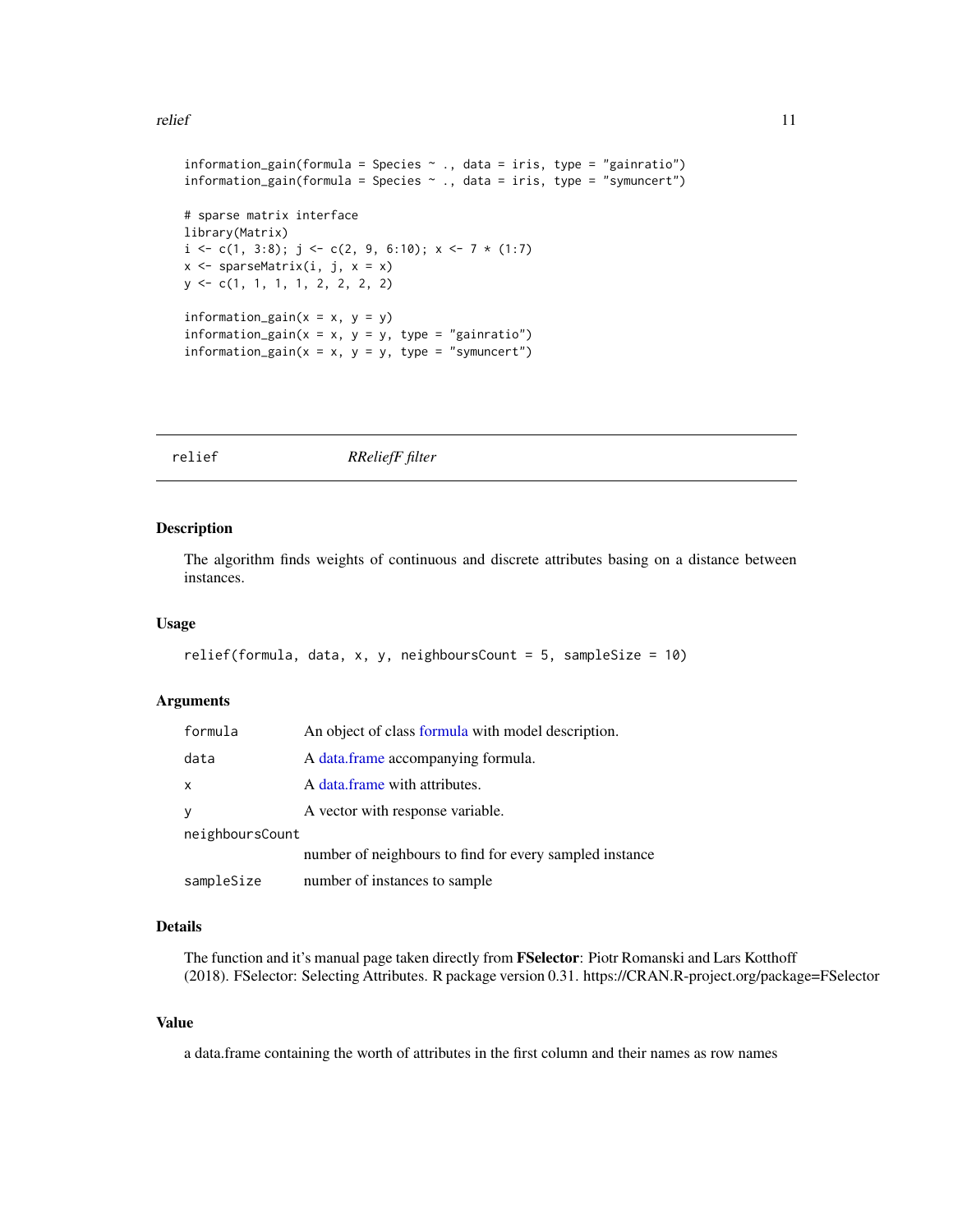#### References

Igor Kononenko: Estimating Attributes: Analysis and Extensions of RELIEF. In: European Conference on Machine Learning, 171-182, 1994.

Marko Robnik-Sikonja, Igor Kononenko: An adaptation of Relief for attribute estimation in regression. In: Fourteenth International Conference on Machine Learning, 296-304, 1997.

#### Examples

```
data(iris)
weights <- relief(Species~., iris, neighboursCount = 5, sampleSize = 20)
print(weights)
subset <- cut_attrs(weights, 2)
f <- to_formula(subset, "Species")
print(f)
```
to\_formula *Create a formula Object*

#### Description

Utility function to create a [formula](#page-0-0) object. Note that it may be very useful when you use pipes.

#### Usage

```
to_formula(attrs, class)
```
#### Arguments

| attrs | Character vector with names of independent variables. |
|-------|-------------------------------------------------------|
| class | Single string with a dependent variable's name.       |

```
# evaluator from FSelector package
evaluator \leq function(subset, data, dependent = names(iris)[5]) {
 library(rpart)
 k \leq -5splits <- runif(nrow(data))
 results <- sapply(1:k, function(i) {
   test.idx <- (splits >= (i - 1) / k) & (splits < i / k)
   train.idx <- !test.idx
   test <- data[test.idx, , drop = FALSE]
   train <- data[train.idx, , drop = FALSE]
   tree <- rpart(to_formula(subset, dependent), train)
   error.rate <- sum(test[[dependent]] != predict(tree, test, type = "c")) /
```
<span id="page-11-0"></span>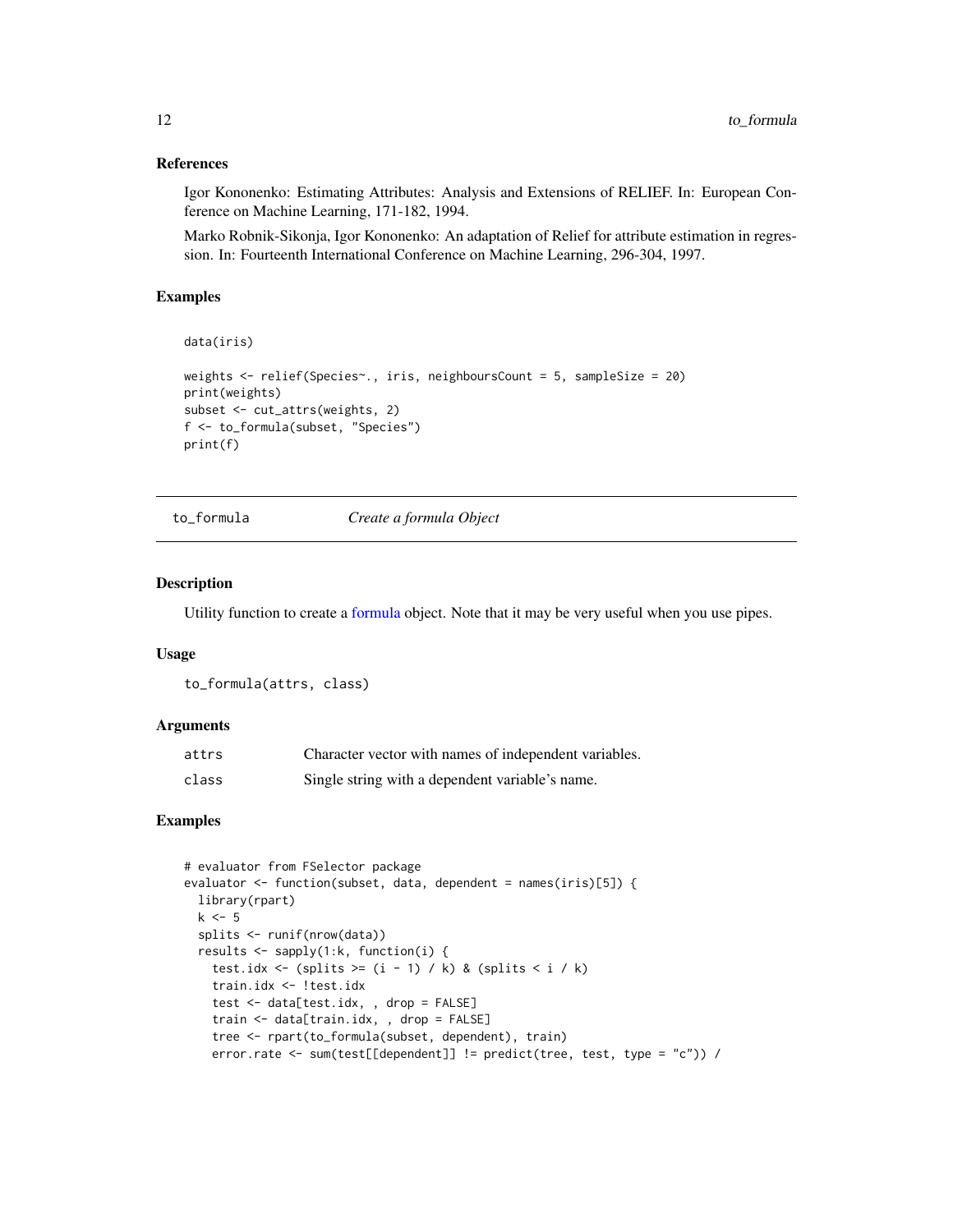### to\_formula 13

```
nrow(test)
   return(1 - error.rate)
  })
  return(mean(results))
}
set.seed(123)
fit <- feature_search(attributes = names(iris)[-5], fun = evaluator, data = iris,
               mode = "exhaustive", parallel = FALSE)
fit$best
names(fit$best)[fit$best == 1]
# with to_formula
to_formula(names(fit$best)[fit$best == 1], "Species")
```